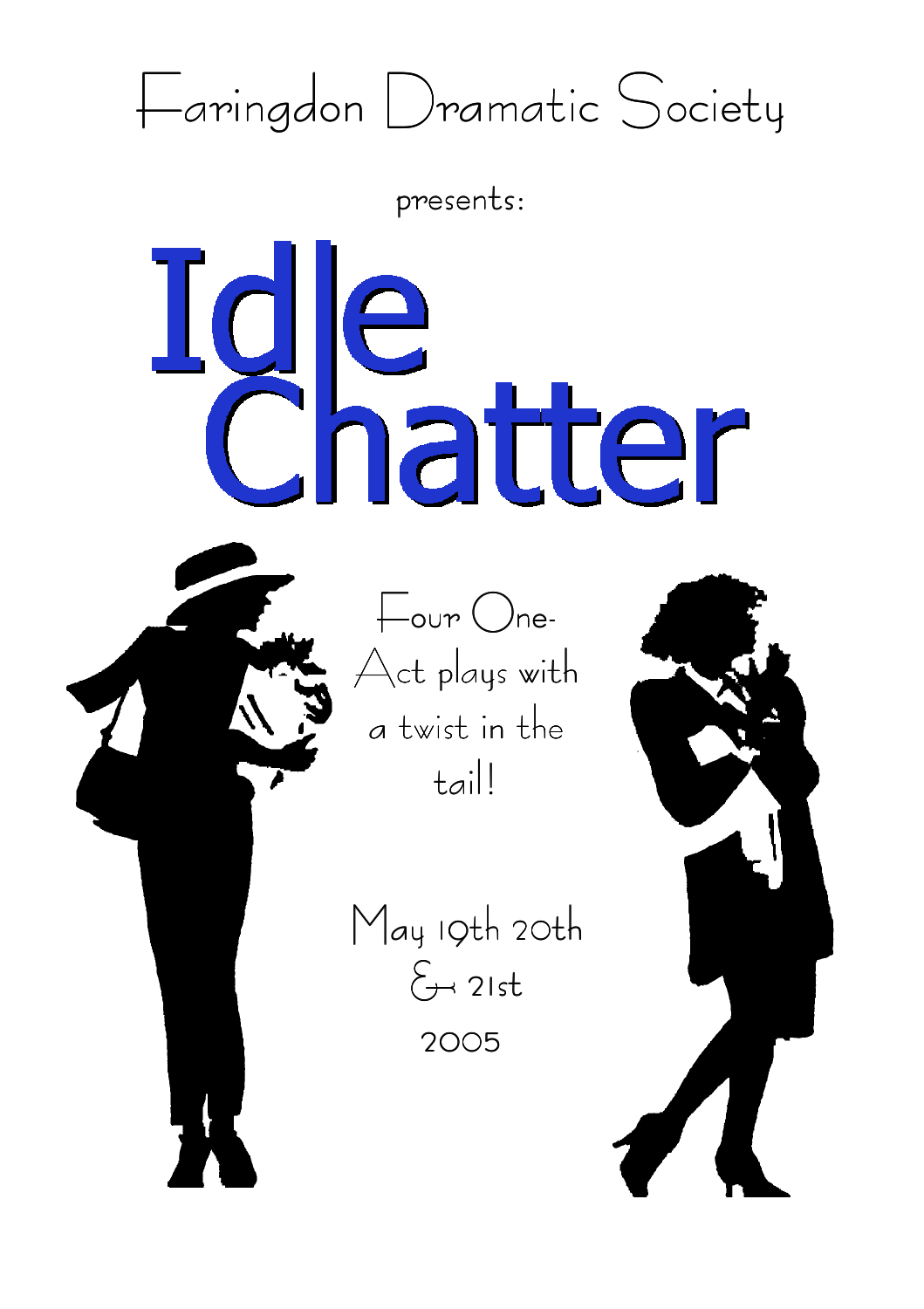

Faringdon Dramatic Society is affiliated to NODA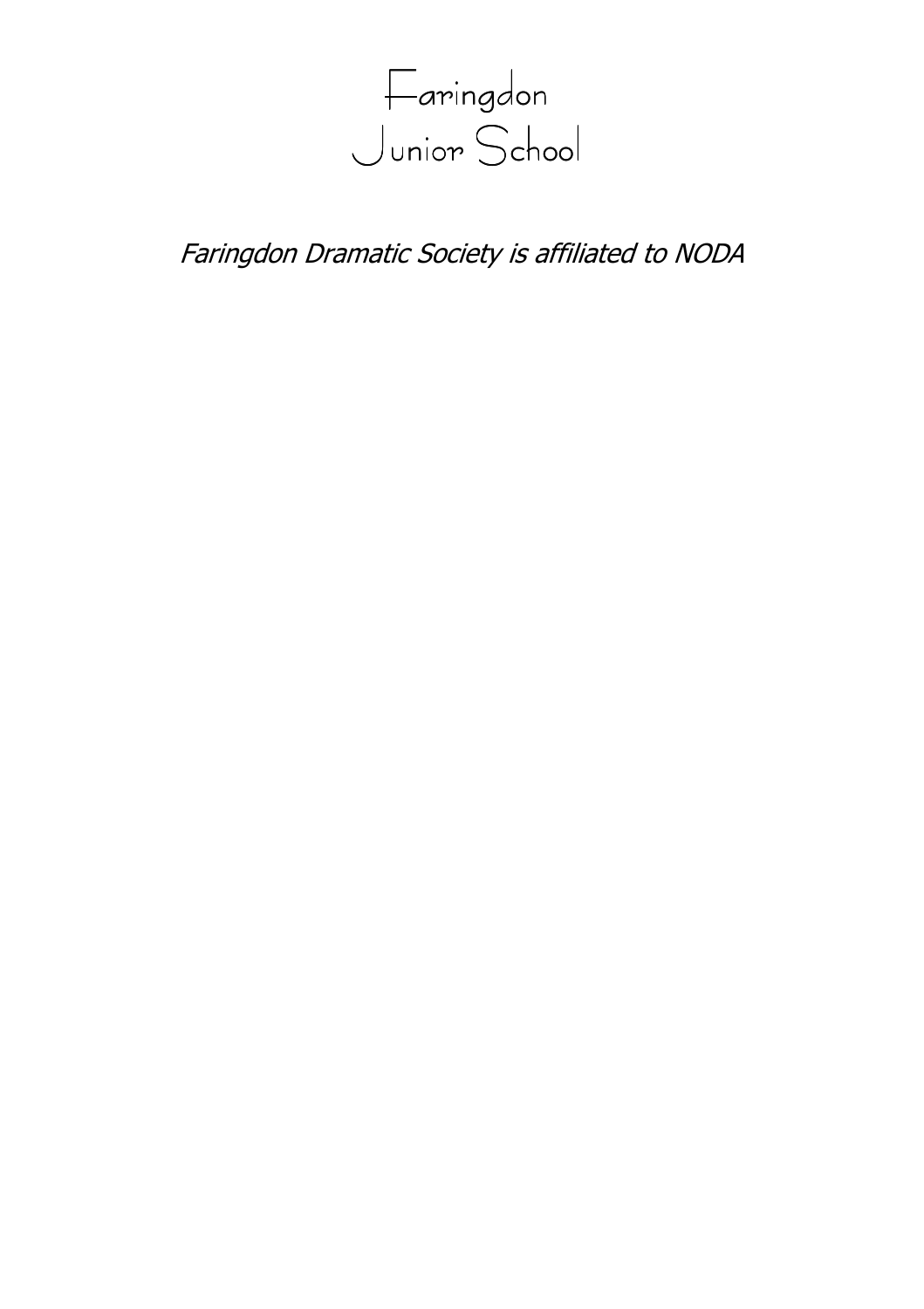## Idle Chatter

Four one act plays with a twist in the tail…

'Cupboard | ove'

#### Peggy - Karen Whiffen Jane - Sarah Varnom

Two middle-aged women out exercising discover they have more in common than just their love of food!



### Rosemary - Carolyn Taylor Angela - Lois Wells

These well-to-do shopaholics have a rather surprising secret!

Interval

'Theatrical Digs'

Maggie Festoon - Joan Lee Pasqualine Holbein - Sandra Keen

A chance meeting shows these two women in a rather different light.

Each of these three 'playlets' by Jean McConnell (taken from a series of sixteen called 'Deckchairs') is a conversation on an individual theme between two women. All take place on a seaside esplanade.

Directed by Jeni Summerfield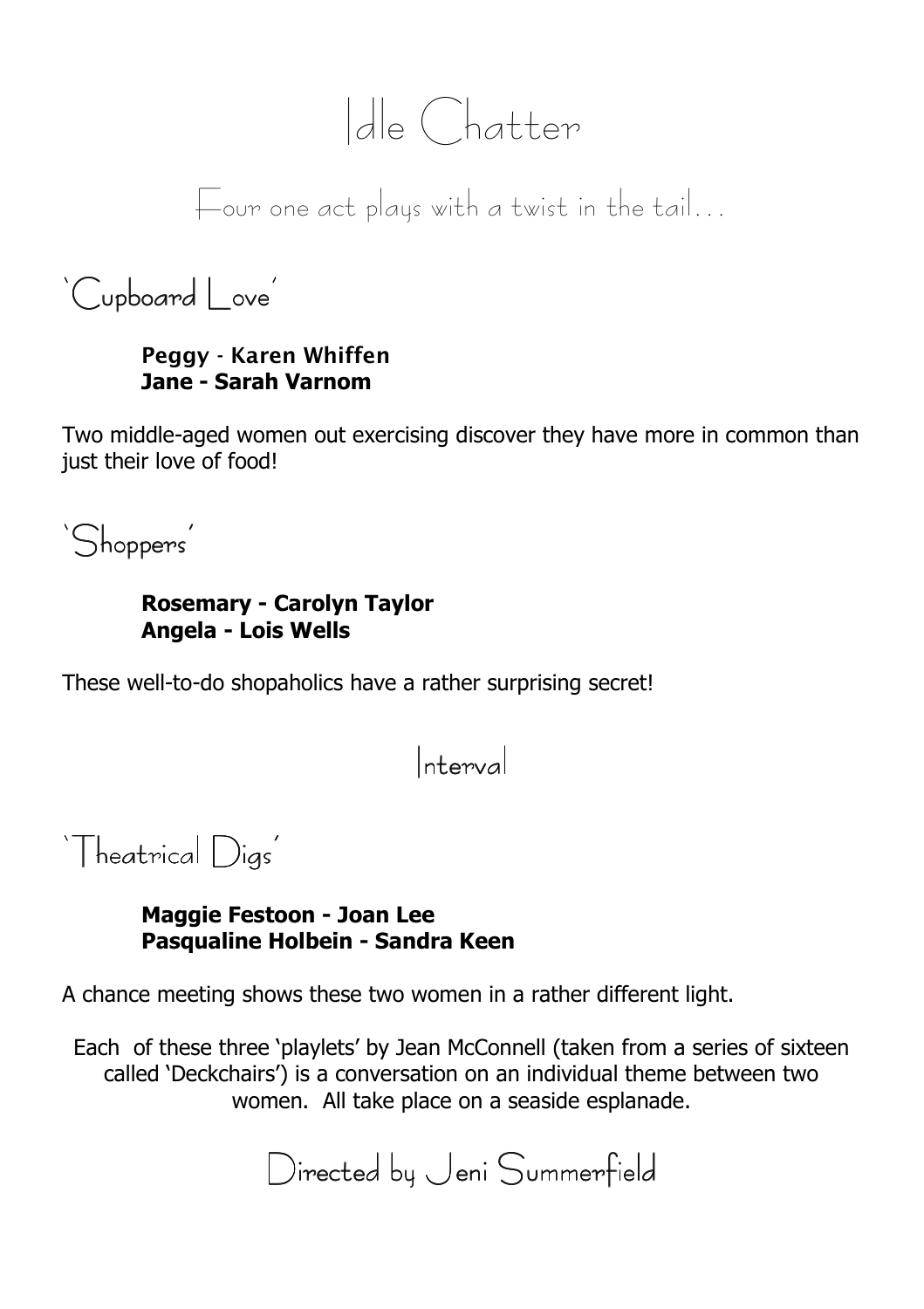## Interval

'Albert' - a farce by Richard Harris

### Karin - Mary Mountford-Lister Nico - Daniel Lander Albert - Adrian Wells

The characters do their best to communicate, but the problem is that none of them speaks or understands each other's language. Much hysterical confusion ensues!

 $Directed$  by  $Debbie$   $|~ock$ 

Refreshments will be available during both intervals, and the raffle will be drawn during the second one.

Behind the Scenes

| Producer                              | Cleve Forty                                                                                                             |
|---------------------------------------|-------------------------------------------------------------------------------------------------------------------------|
| Stage Manager                         | <b>Tim Evans</b>                                                                                                        |
| Stage crew                            | Garry Field                                                                                                             |
| Set design                            | Jo Webster                                                                                                              |
| Set construction<br>and painting      | Cleve Forty, Tim Evans, Garry Field, Rob Thorpe,<br>Jo Webster, Carole Tappenden                                        |
| Lighting                              | Ian Chandler, Rob Griffin                                                                                               |
| Sound                                 | Alan Taylor, David Campbell, Debbie Lock                                                                                |
| Props                                 | Katie Goodwin, Claire Pinkney                                                                                           |
| Publicity & Programmes                | Adrian Wells, Dave Headey                                                                                               |
| Front of House Cordinator Denise Monk |                                                                                                                         |
| Front of House Staff                  | Joyce Harrison, Dave Headey, Carole Tappenden, Jim<br>Tappenden, Ann Taylor, John Taylor, Lynda Wisbey,<br>Simon Wisbey |